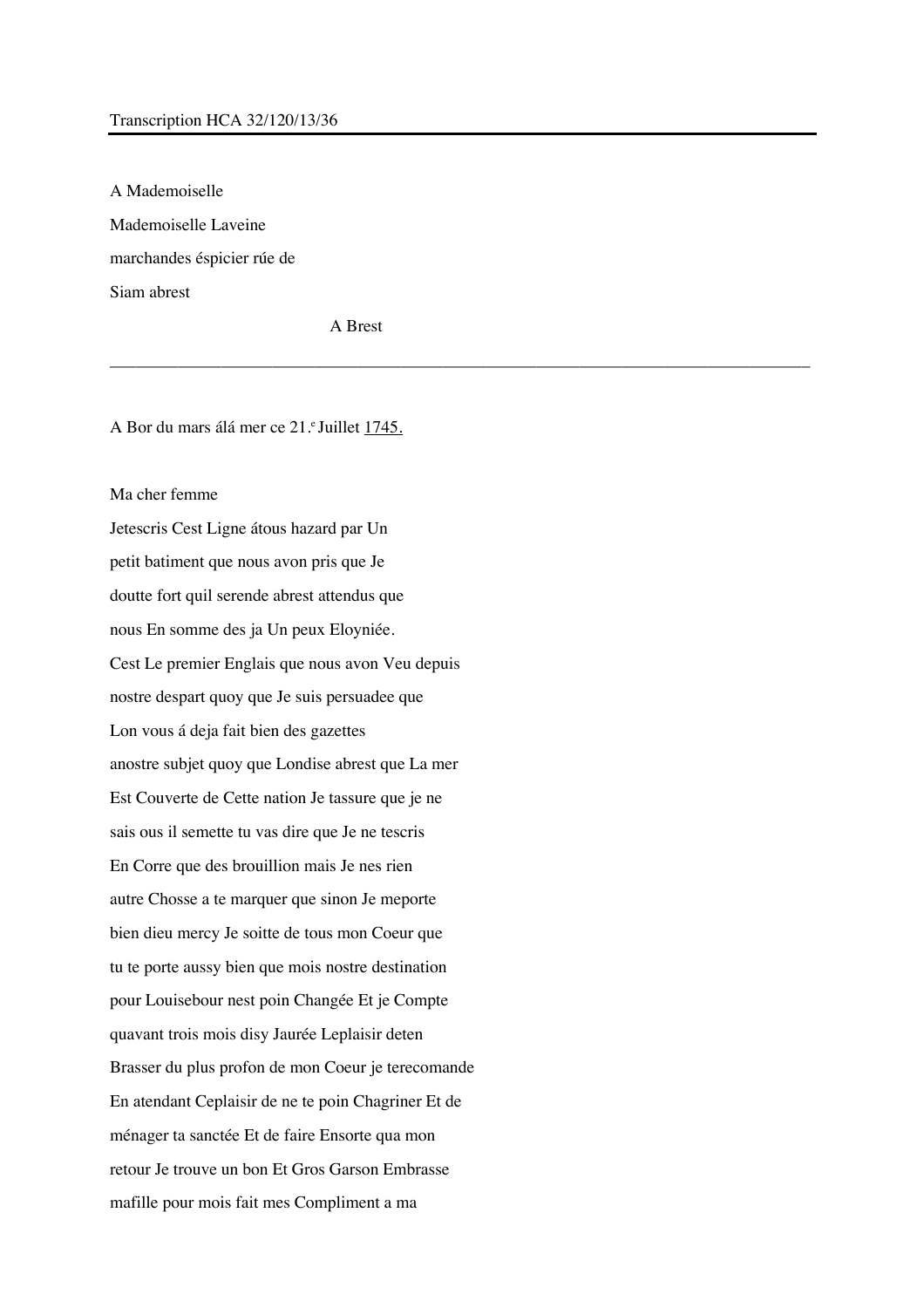Comere Cassant Et a marion Et a tous seux Et Celles que demanderon de més nouvelles Et te pries de me Croire a me un parfait amitties.

> Ma cher femme tonfidelle petit amis A. Laveine

tudira En Corre que Je ne te marque rien mais Comme tus peux timaginer Et tu peux Croire avec toute assurance que dieu mercy Je me porte bien Je ne Crois pas avoir de mesllieur nouvelle a te marquer aprent dont ma fille a parler Et a marcher et Luy fait venir des dent Et Lan Brass de re Chef pour mois adieu aussy de reChef Et je tenbrasse de tous mon Coeur sy Je trouve quelquautre au Casion je te donnerais de mes nouvelle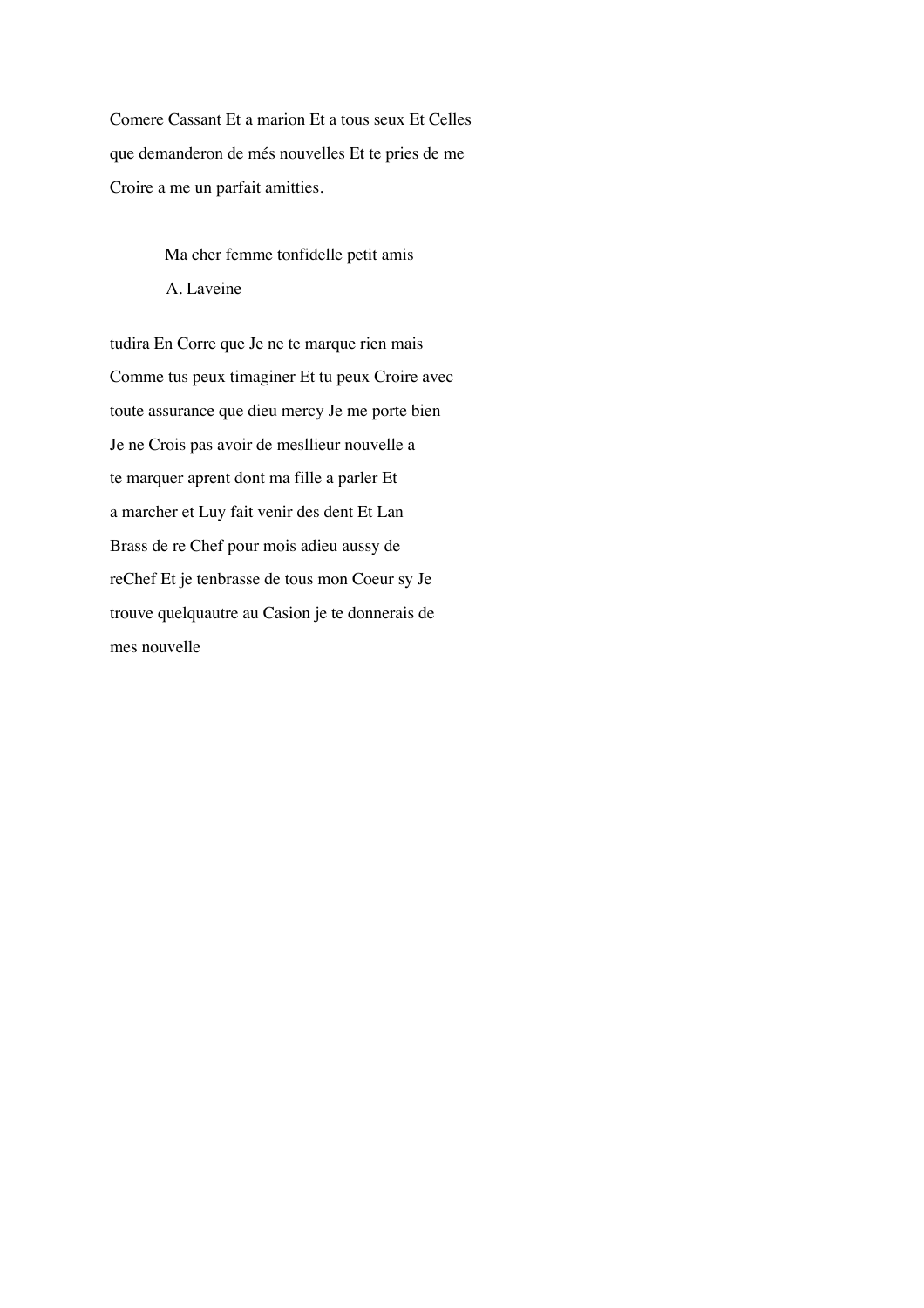## Translation HCA 32/120/13/36

To Miss Laveine

Spice merchant rue de

Siam in Brest

On board the Mars at sea this  $21^{st}$  day of July  $1745$ .

My dear wife,

I am seizing the opportunity to send you these lines from a small ship which we have captured just in case it will be taken to Brest, however, I highly doubt that it will besince we are already a little too far away from it. Despite what we and I presume you too have been told in Brest, that the sea is covered by this nation [the English], I assure you that I do not know where they are staying since this is the first English ship we have encountered since our departure. You are going to say that I am only sending you a rough draft, but I really have nothing else to tell you, with the exception that I am doing well –thank God – and that I am hoping with all my heart that you are doing as well as I am. Our destination, Louisbourg, has remained unchanged and I am expecting to have the pleasure of embracing you within the next three months. From the bottom of my heart, I recommend that, in the meantime, you do not feel sad, take care of your health and ensure that, upon my return, I will receive a good and long hug from my daughter. Give my compliments to my godmother Cassant, to Marion and to all those who ask for news of me and please believe me in my perfect affection My dear wife your faithful little friend

\_\_\_\_\_\_\_\_\_\_\_\_\_\_\_\_\_\_\_\_\_\_\_\_\_\_\_\_\_\_\_\_\_\_\_\_\_\_\_\_\_\_\_\_\_\_\_\_\_\_\_\_\_\_\_\_\_\_\_\_\_\_\_\_\_\_\_\_\_\_\_\_\_\_\_\_\_\_\_\_\_\_

A. Laveine